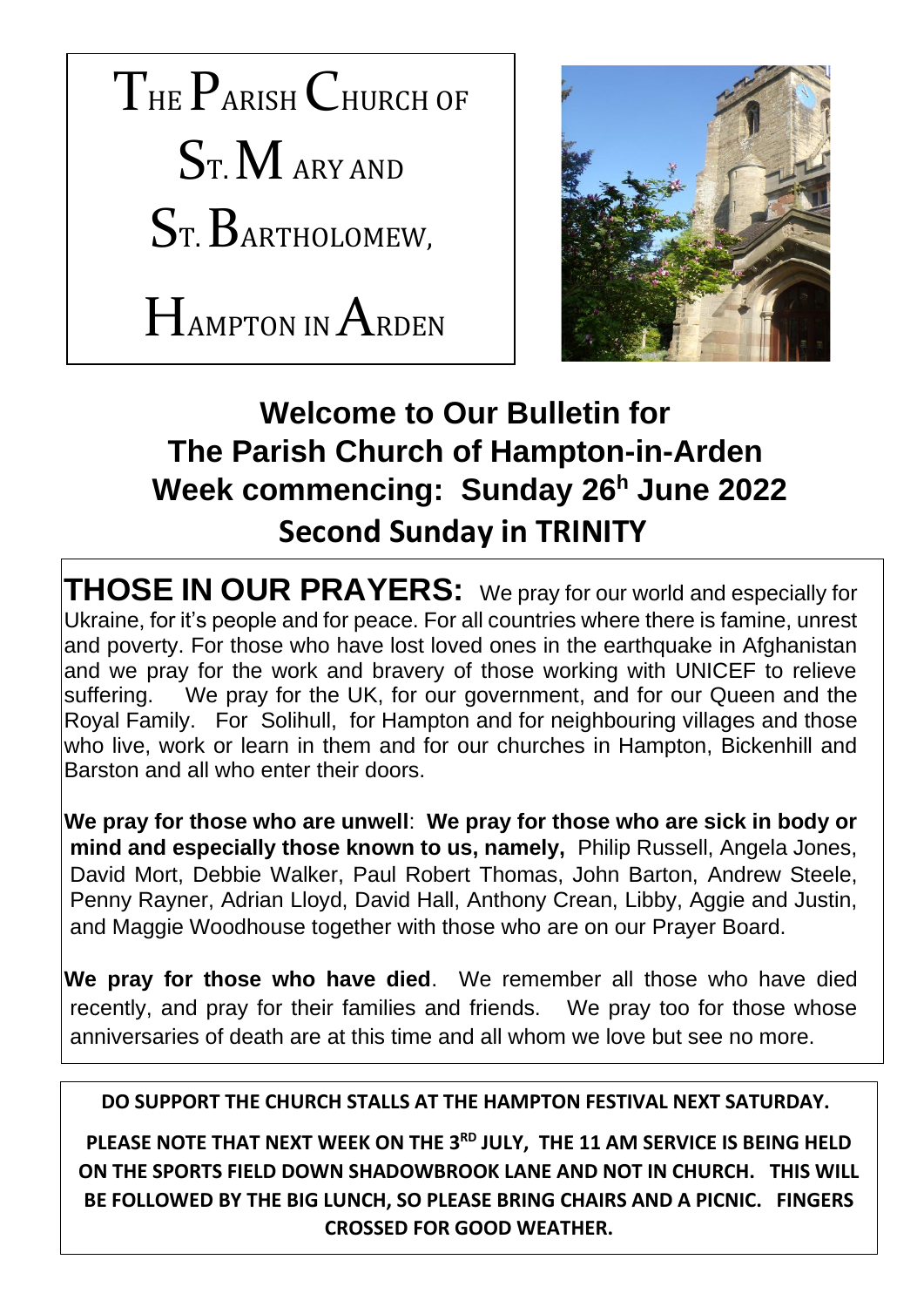

- **Please note that the church office will be closed from the 28th June until the 12th July –** urgent emails received after the 28th will be answered on the 30<sup>th</sup> June but all other emails and messages left after this date will be answered on Chris's return to the office. Please do not leave urgent messages on the church phone.
- **Donations please – Very Urgent!!** There are boxes at the back of church for donations to our stalls at the Hampton Festival on the  $2<sup>nd</sup>$  July. Paperback books, White Elephant, Tombola prizes and donations to the bottle stall most welcome. Cakes will be needed nearer the date!
- **Rotas up to November 2022 are on the big noticeboard at the back of church for any changes to be noted, but please also try and find someone to replace you if you are away or ill.** Please ask me if you require a copy by email – you should already have a copy from Phil Sixsmith. Please let me know if there are names on the rotas that should not be there.  *Chris* **Chris**
- **Please note** that at 6.30 pm today it is the Study book group.
- **Food Bank:** In these difficult times, food banks are being used more often as you will be aware. If you can possibly help with donations of non perishable foods etc, you will see a list of current items needed on our website and on the poster at the back of church. Please leave donations in the boxes under the poster. Thank you
- **Tea and Toast has restarted every other Friday morning in the Church Hall. 9 – 10.15 am. The next one will be on 8 th July.** It is for everyone who has a pre-school child or maybe you look after one – make new friends – all are welcome. Tea, coffee, squash, toast, toys, games, songs and toddler activities
- **100 Club: Results of June Draw:**

**1 st Prize: £30 – David Colman 2 nd Prize: £20 – Martin Roberts 3 rd Prize: £10 – Lottie Thomas**

**Please note that 100% of all proceeds, apart from prize money, is donated to the work of Hampton Church. For further information please contact Peter Morris (0121 704 2679}.**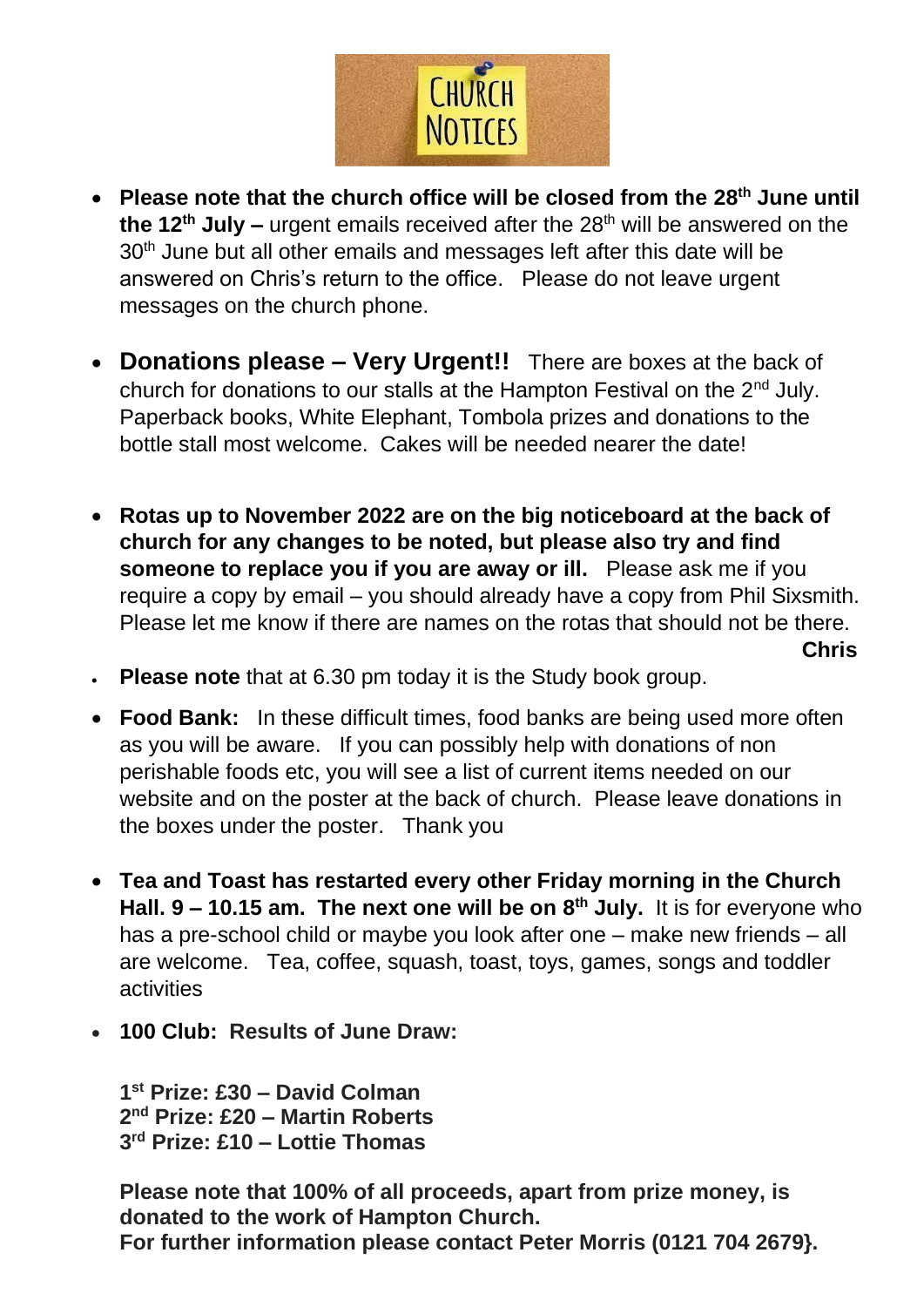**COLLECT:** Lord, you have taught us that all our doings without love are nothing worth: send your Holy Spirit and pour into our hearts that most excellent gift of love, the true bond of peace and of all virtues, without which whoever lives is counted dead before you. Grant this for your only Son Jesus Christ's sake, who is alive and reigns with you, in the unity of the Holy Spirit, one God, now and for ever. **AMEN**

ALTERNATIVE COLLECT**:**. Faithful Creator, whose mercy never fails: deepen our faithfulness to you and to your living Word, Jesus Christ our Lord. **AMEN**

### **NEXT WEEK'S READINGS 26th June**

**3rd Sunday in Trinity**

 **Open Air Service**

**8.15 am and 11 am.**

**Ephesians 2:19-end and** 

**John 20: 24-29**

# . **HYMNS AT 11 am TODAY**

- **H1 – 283 Joy to the world**
- **H2 – 62 Blessed assurance**
- **H3 – 313 Lord of all hopefulness**
	- **H4 – 298 Let there be love**
	- **H5 – 500 There is a redeemer**
	- **H6 – 2 BOB You've gotta move**
		- **B.O.B. = Back of Book**

# **READINGS FOR TODAY**

# **1 Kings 19. 5-16, 19-end**

**<sup>5</sup>** Then Elijah lay down under the bush and fell asleep.

All at once an angel touched him and said, "Get up and eat." **<sup>6</sup>** He looked around, and there by his head was some bread baked over hot coals, and a jar of water. He ate and drank and then lay down again.

**<sup>7</sup>** The angel of the LORD came back a second time and touched him and said, "Get up and eat, for the journey is too much for you." **<sup>8</sup>** So he got up and ate and drank. Strengthened by that food, he travelled forty days and forty nights until he reached Horeb, the mountain of God. **<sup>9</sup>** There he went into a cave and spent the night.